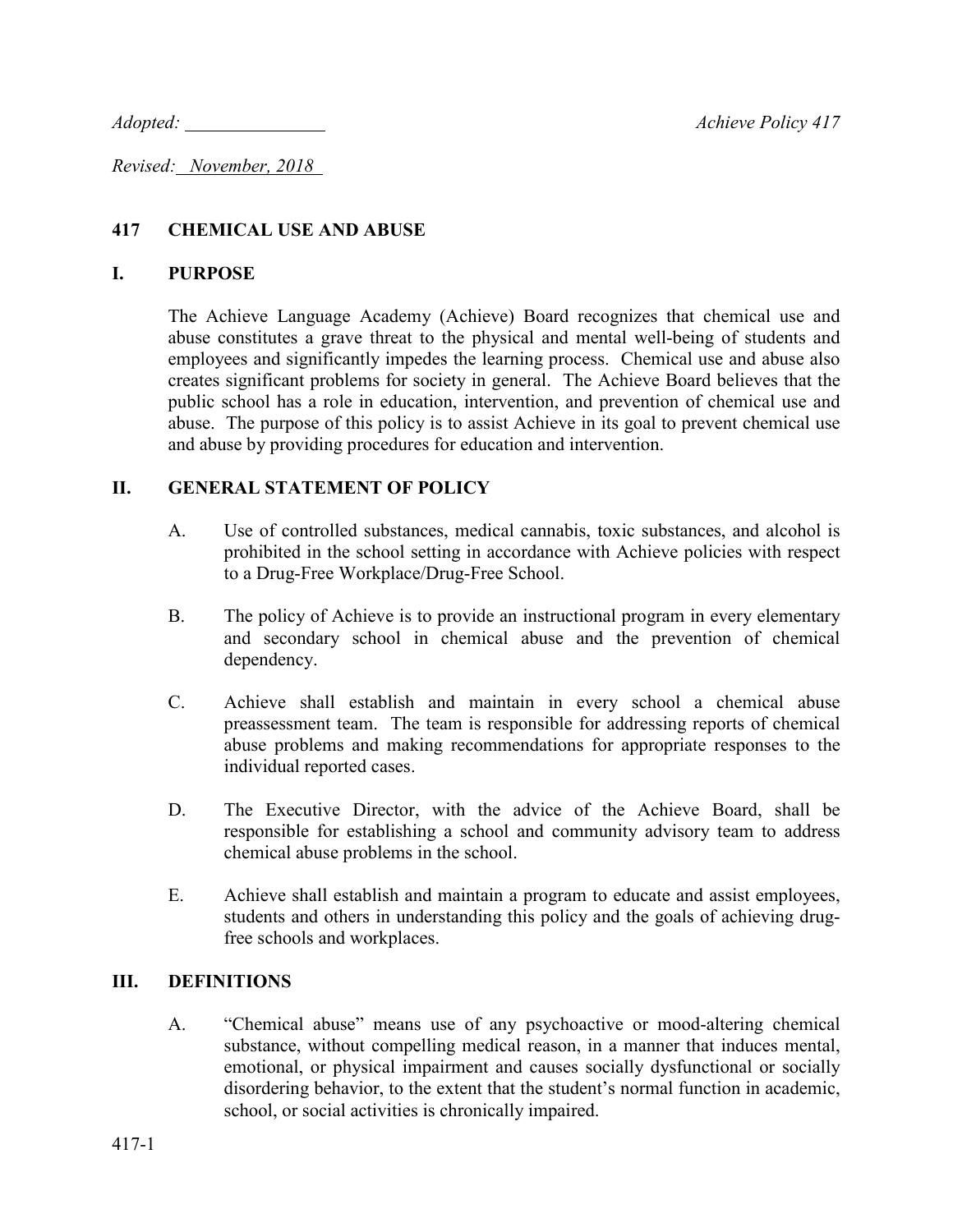- B. "Chemicals" includes, but is not limited to, alcohol, toxic substances, medical cannabis, and controlled substances as defined in Achieve's Drug-Free Workplace/Drug-Free School policy.
- C. "Use" includes to sell, buy, manufacture, distribute, dispense, use, or be under the influence of alcohol and/or controlled substances, whether or not for the purpose of receiving remuneration.
- D. "School location" includes any school building or on any school premises; on any school-owned vehicle or in any other school-approved vehicle used to transport students to and from school or school activities; off-school property at any schoolsponsored or school-approved activity, event, or function, such as a field trip or athletic event, where students are under the jurisdiction of Achieve; or during any period of time such employee is supervising students on behalf of Achieve or otherwise engaged in Achieve business.

## **IV. STUDENTS**

- A. Instruction
	- 1. Every school shall provide an instructional program in chemical abuse and the prevention of chemical dependency. Achieve may involve parents, students, health care professionals, state department staff, and members of the community in developing the curriculum.
	- 2. Each school shall have age-appropriate and developmentally based activities that:
		- a. address the consequences of violence and the illegal use of drugs, as appropriate;
		- b. promote a sense of individual responsibility;
		- c. teach students that most people do not illegally use drugs;
		- d. teach students to recognize social and peer pressure to use drugs illegally and the skills for resisting illegal drug use;
		- e. teach students about the dangers of emerging drugs;
		- f. engage students in the learning process; and
		- g. incorporate activities in secondary schools that reinforce prevention activities implemented in elementary schools.
	- 3. Each school shall have activities that involve families, community sectors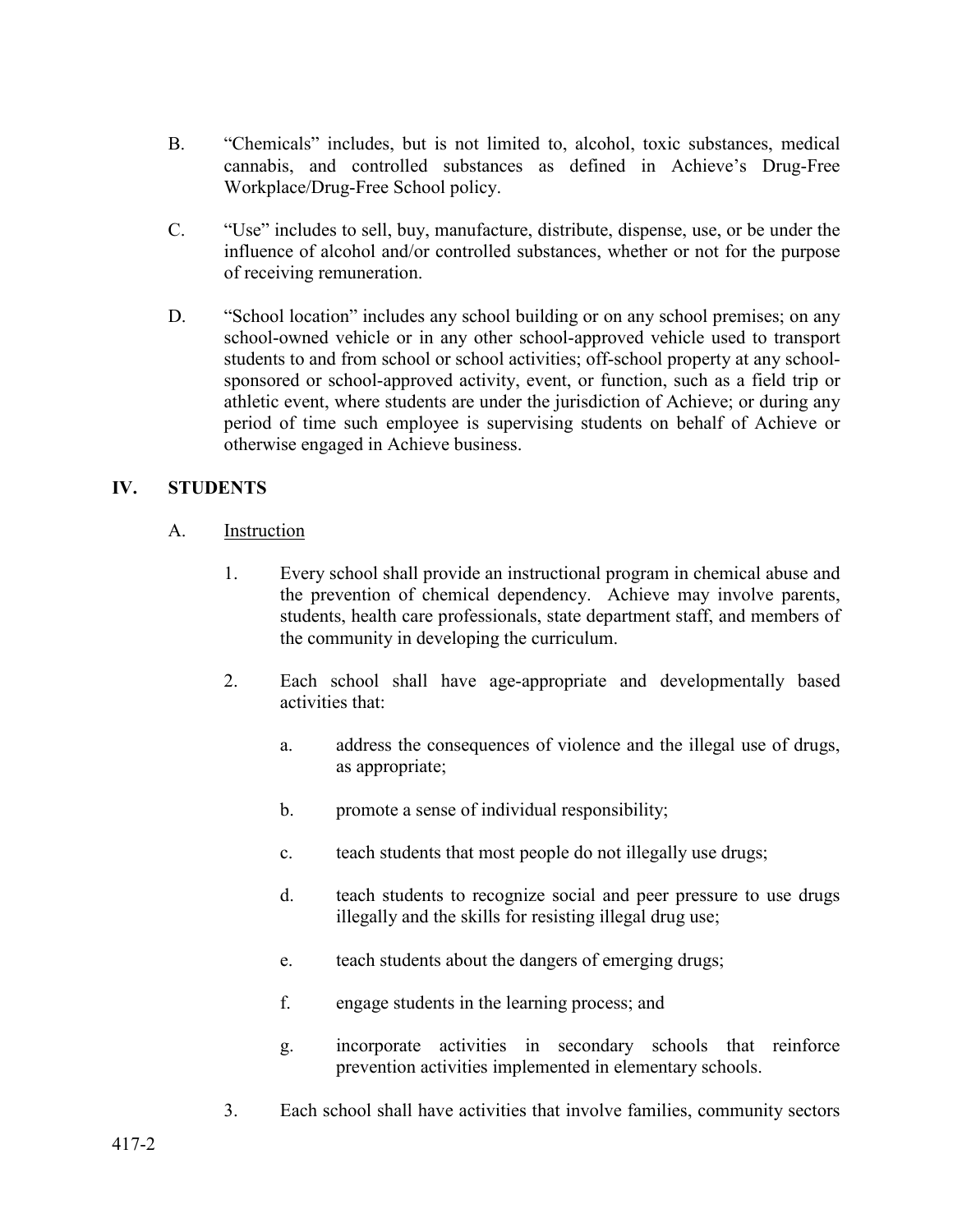(which may include appropriately trained seniors), and a variety of drug and violence prevention providers in setting clear expectations against violence and illegal use of drugs and appropriate consequences for violence and illegal use of drugs.

- 4. Each school shall disseminate drug and violence prevention information within the school and to the community.
- 5. Each school shall have professional development and training for, and involvement of, school personnel, student services personnel, parents, and interested community members in prevention, education, early identification and intervention, mentoring, or rehabilitation referral, as related to drug and violence prevention.
- 6. Each school shall have drug and violence prevention activities that may include the following:
	- a. Community-wide planning and organizing activities to reduce violence and illegal drug use, which may include gang activity prevention.
	- b. The hiring and mandatory training, based on scientific research, of school security personnel who interact with students in support of youth drug and violence prevention activities under this policy that are implemented in the school.
	- c. Conflict resolution programs, including peer mediation programs that educate and train peer mediators and a designated faculty supervisor, and youth anti-crime and anti-drug councils and activities.
	- d. Counseling, mentoring, referral services, and other student assistance practices and programs, including assistance provided by qualified school-based mental health services providers and the training of teachers by school-based mental health services providers in appropriate identification and intervention techniques for students at risk of violent behavior and illegal use of drugs.
	- e. Programs that encourage students to seek advice from, and to confide in, a trusted adult regarding concerns about violence and illegal drug use.
- B. Reports of Chemical Use and Abuse
	- 1. In the event that an Achieve employee knows that a student is abusing, possessing, transferring, distributing, or selling chemicals in a school location: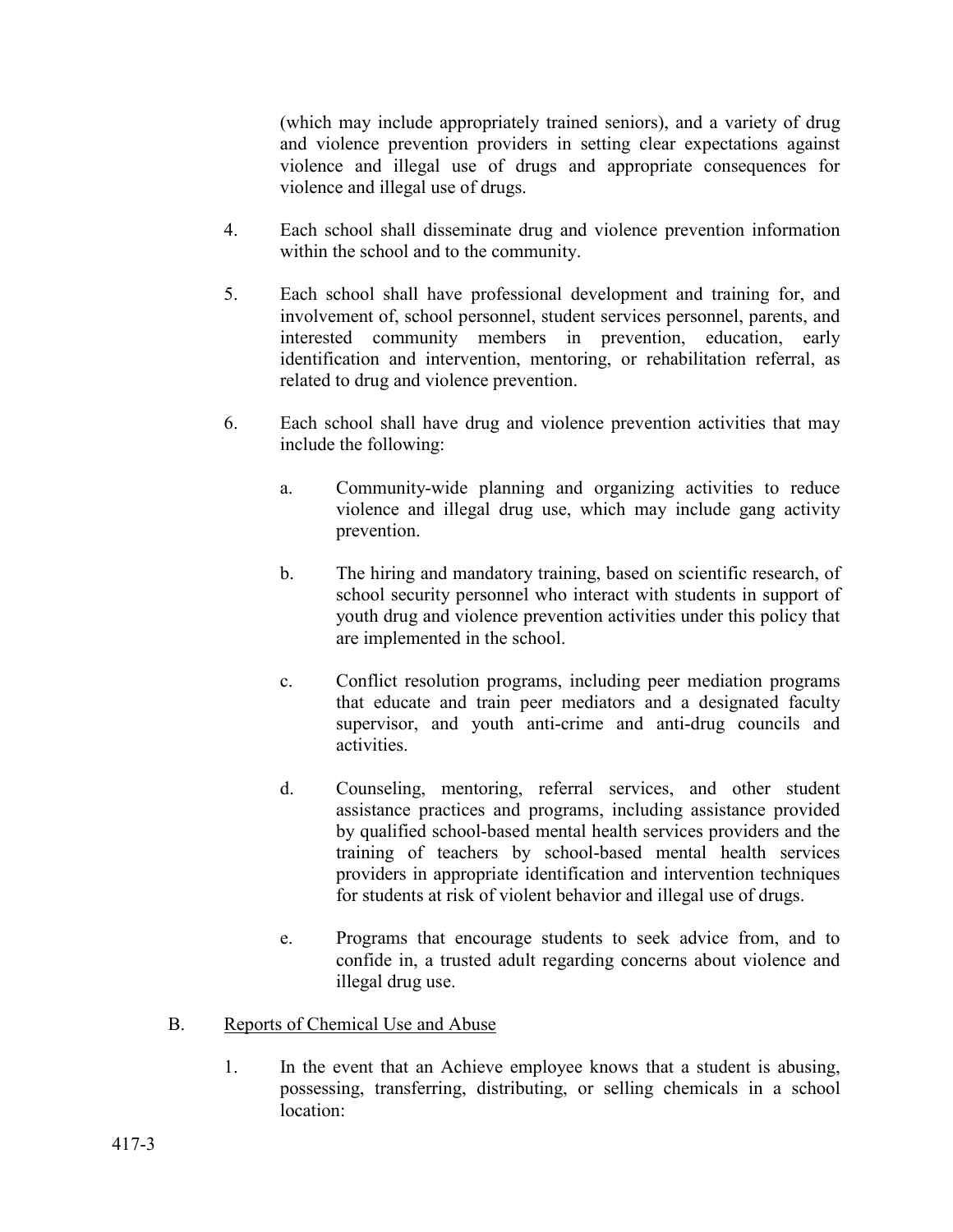- a. The employee shall immediately either take the student to an administrator or notify an appropriate administrator of the observation and continue to observe the student until the administrator arrives.
- b. The administrator will notify the student's parents. If there is a medical emergency, the administrator will notify the school nurse and/or outside medical personnel as appropriate.
- c. The administrator will notify law enforcement officials, the student's counselor, and the chemical preassessment team.
- d. The administrator and/or law enforcement officials will confiscate the chemicals and/or conduct a search of the student's person, effects, locker, vehicle, or areas within the student's control. Searches by Achieve officials shall be in accordance with school board policies regarding search and seizure.
- e. Achieve will take appropriate disciplinary action in compliance with the student discipline code. Such discipline may include immediate suspension, initiation of expulsion proceedings, and/or referral to a detoxification center or medical center.
- 2. If an Achieve employee has reason to believe that a student is abusing, possessing, transferring, distributing, or selling chemicals:
	- a. The employee shall notify the building administrator or a member of the preassessment team and shall describe the basis for the suspicion. The building administrator and/or team will determine what action should be taken. Action may include conducting an investigation, gathering data, scheduling a conference with the student or parents, or providing a meeting between a single member of the team and the student to discuss the behaviors that have been reported and attempting to ascertain facts regarding chemical abuse.
	- b. The team may determine there is no chemical abuse. If the team determines there is chemical abuse, the team will select an appropriate course of action, which may include referral to a school counselor; referral to a treatment program; referral for screening, assessment, and treatment planning; participation in support groups; or other appropriate measures.
- 3. Students involved in the abuse, possession, transfer, distribution, or sale of chemicals may be suspended in compliance with the student discipline policy and the Pupil Fair Dismissal Act, Minn. Stat. § 121A.40-121A.56,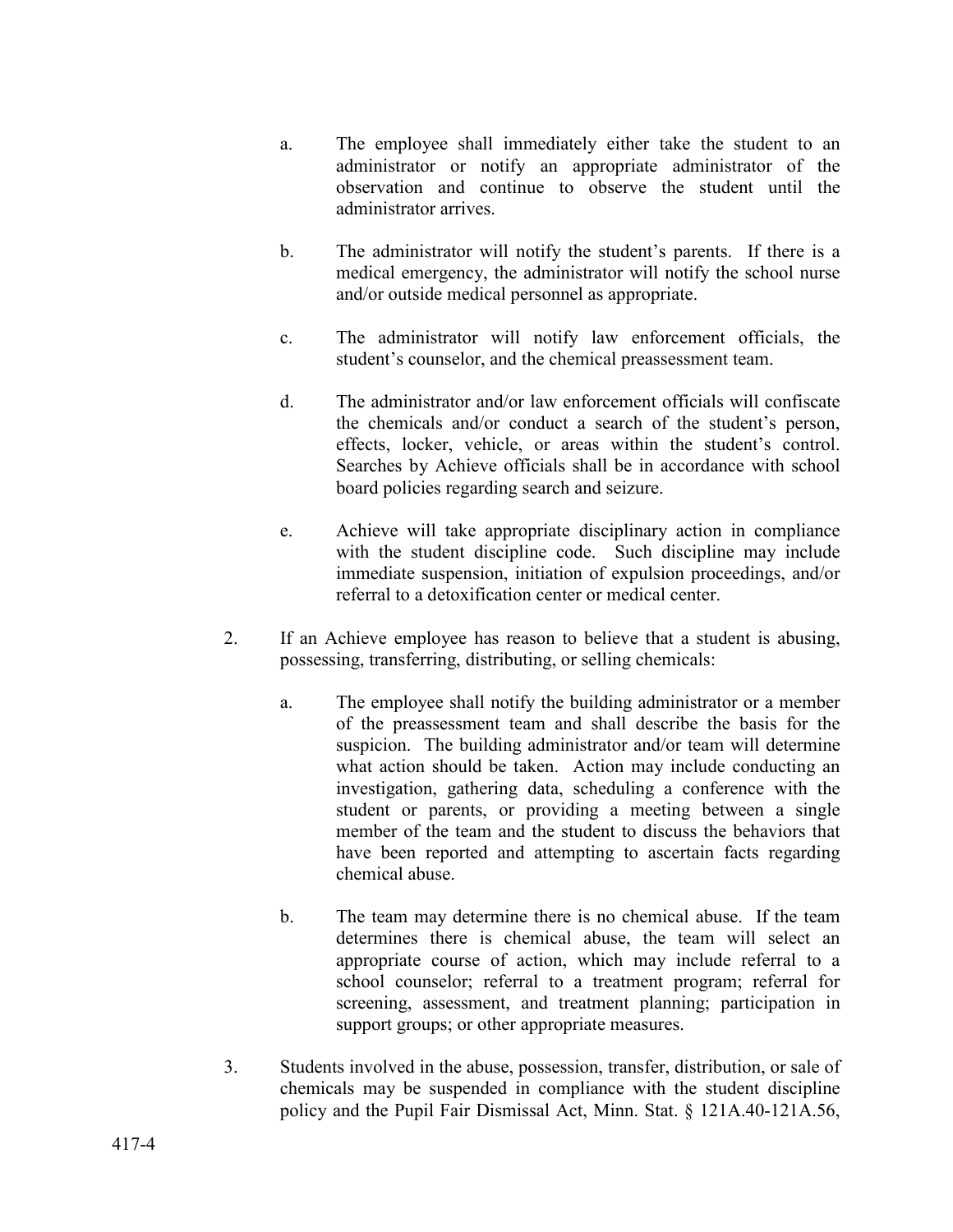and proposed for expulsion.

4. Searches by Achieve officials in connection with the abuse, possession, transfer, distribution, or sale of chemicals will be conducted in accordance with school board policies related to search and seizure.

### C. Preassessment Team

- 1. Every school shall have a chemical abuse preassessment team designated by the Executive Director or designee. The team will be composed of classroom teachers, administrators, and other appropriate professional staff to the extent they exist in each school, such as the school nurse, school counselor or psychologist, social worker, chemical abuse specialist, or others.
- 2. The team is responsible for addressing reports of chemical abuse problems and making recommendations for appropriate responses to the individual reported cases.
- 3. Within forty-five (45) days after receiving an individual reported case, the team shall make a determination whether to provide the student and, in the case of a minor, the student's parents with information about school and community services in connection with chemical abuse.

#### D. Data Practices

- 1. Student data may be disclosed without consent in health and safety emergencies pursuant to Minn. Stat. § 13.32 and applicable federal law and regulations.
- 2. Destruction of Records
	- a. If the preassessment team decides not to provide a student and, in the case of a minor, the student's parents with information about school or community services in connection with chemical abuse, records created or maintained by the team about the student shall be destroyed not later than six (6) months after the determination is made.
	- b. If the team decides to provide the student and, in the case of a minor or a dependent student, the student's parents with such information, records created or maintained by the team about the student shall be destroyed not later than six (6) months after the student is no longer enrolled in the district.
	- c. This section shall govern destruction of records notwithstanding provisions of the Records Management Act, Minn. Stat. § 138.163.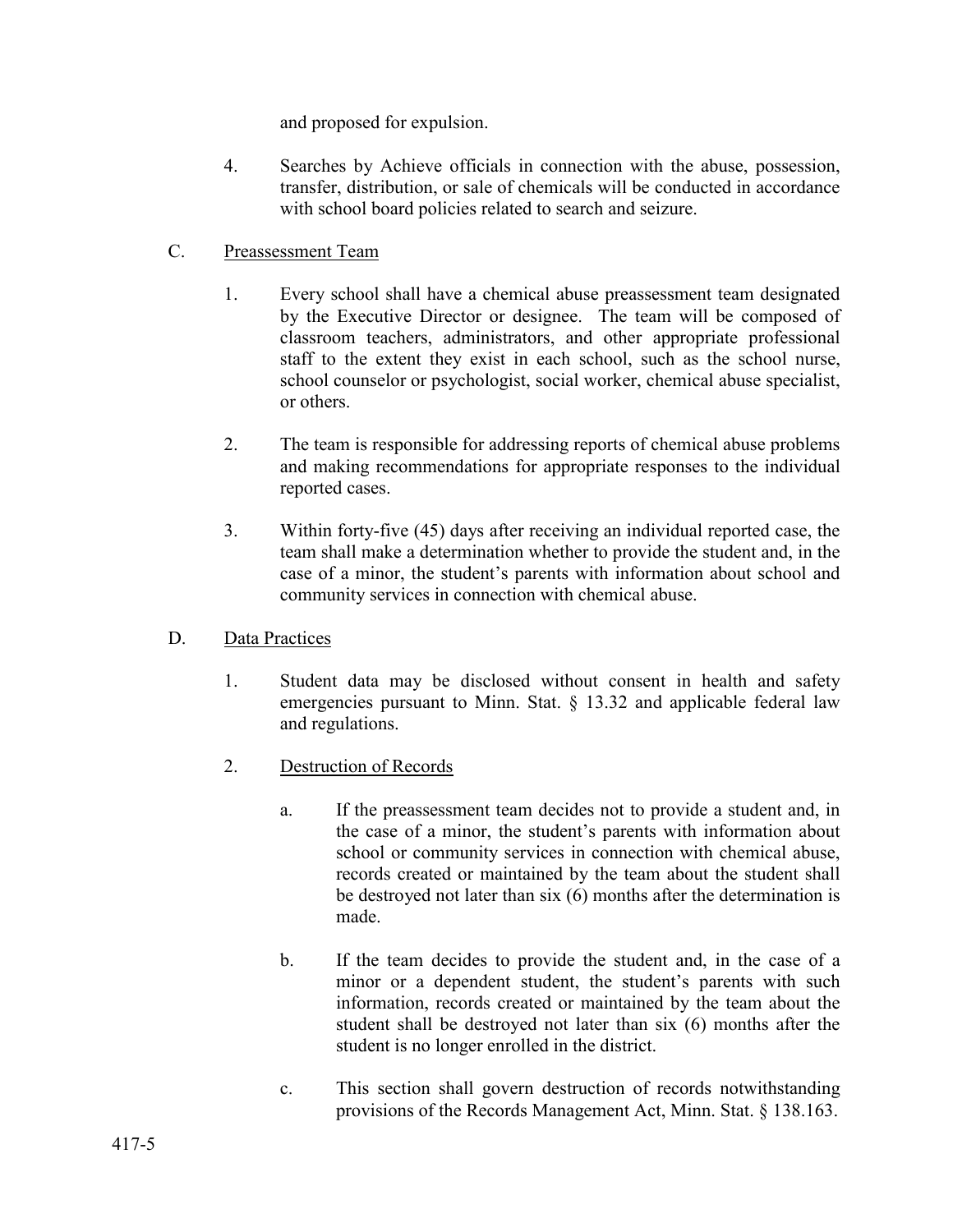### E. Consent

Any minor may give effective consent for medical, mental, and other health services to determine the presence of or to treat conditions associated with alcohol and other drug abuse, and the consent of no other person is required.

### F. School and Community Advisory Team

- 1. The Executive Director, with the advice of the school board, shall establish a school and community advisory team to address chemical abuse problems. The advisory team will be composed of representatives from the school preassessment teams to the extent possible, law enforcement agencies, county attorney's office, social service agencies, chemical abuse treatment programs, parents, and the business community.
- 2. The advisory team shall:
	- a. build awareness of the problem within the community, identify available treatment and counseling programs for students, and develop good working relationships and enhance communication between the schools and other community agencies; and
	- b. develop a written procedure clarifying the notification process to be used by the chemical abuse preassessment team when a student is believed to be in possession of or under the influence of alcohol or a controlled substance. The procedure must include contact with the student and the student's parents or guardian in the case of a minor student.

## **V. EMPLOYEES**

- A. The Executive Director or designee shall undertake and maintain a drug-free awareness and prevention program to inform employees, students, and others about:
	- 1. The dangers and health risks of chemical abuse in the workplace/school.
	- 2. Achieve's drug-free workplace/drug-free school policy.
	- 3. Any available drug or alcohol counseling, treatment, rehabilitation, reentry, and/or assistance programs available to employees and/or students.
	- 4. The penalties that may be imposed on employees for drug abuse violations.
- B. The Executive Director or designee shall notify any federal granting agency